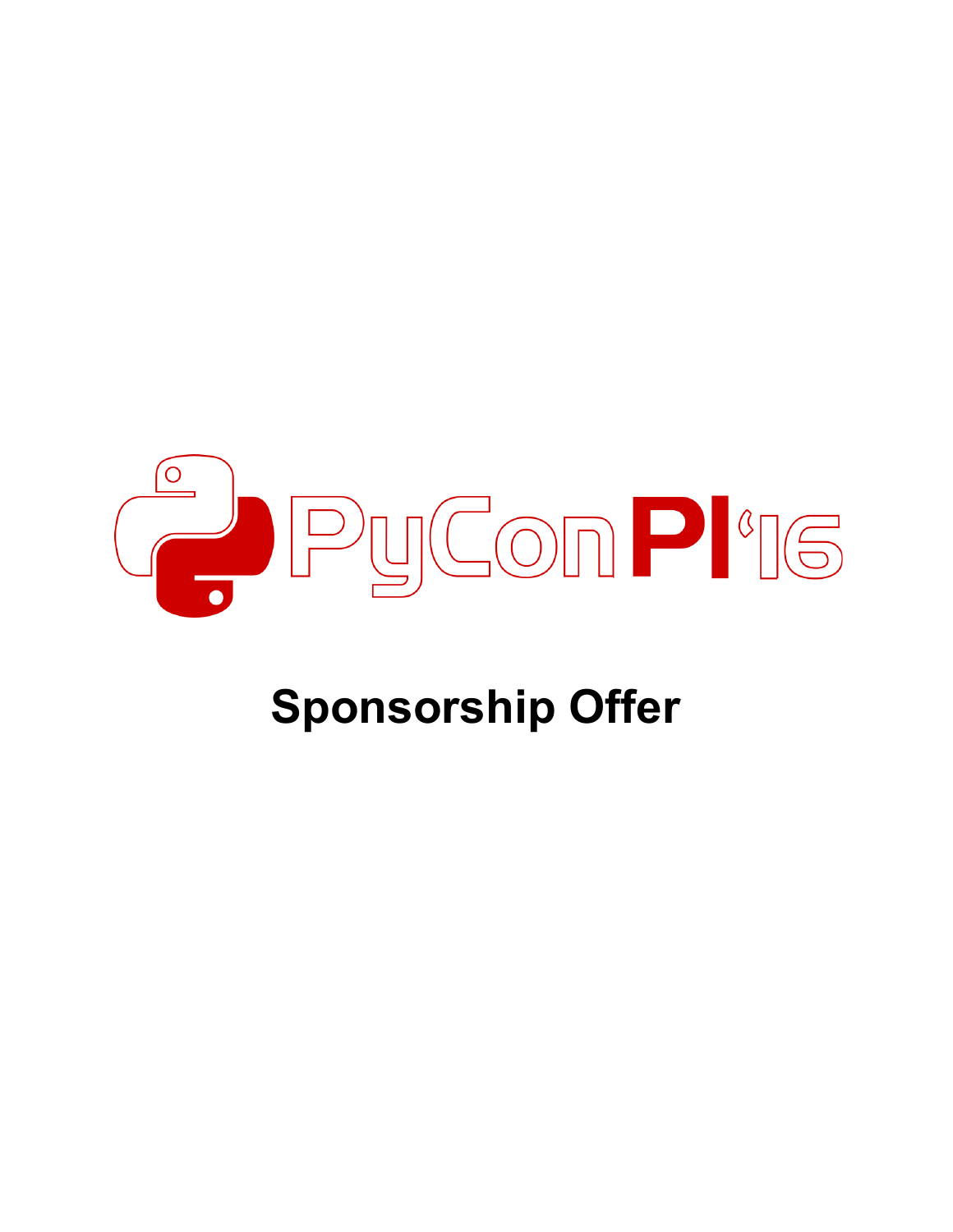#### *Dear Sir/Madam,*

*On behalf of the PyCon PL 2016 Organising Committee we are pleased to invite you to cooperate in organising this year's edition. Therefore, I would like you to get familiarised with our offer to sponsors.*

*When* in year 2008 first plans to organise the Polish edition of the well-known and *valued PyCon appeared, we did not think about its future. We were rather focused to render it as successful as possible. That is why we appreciate the trust that the participants and sponsors of the past seven editions have put in us. Thanks to them the Polish PyCon has become a fixed event in the Python calendar.*

*The success we have managed to achieve so far motivates us to further, even harder work on the organisation of the 9th edition of conference. We want the PyCon PL 2016 to be better than the previous events. In order to meet the new expectations, we constantly introduce improvements. Last year all the 520 conference passes were sold out and this year we are capable to have even more attendees. Additionally, we intend to invite at least as many international guests as in the last year and make plenty of talks in English. However, we are aware that the further development of the conference requires strong, solid partners and sponsors.*

*I believe that your share in supporting PyCon PL 2016 will be beneficial to both parties and at the same time the conference participants will benefit from our cooperation. Therefore, I invite you to get familiarised with the sponsorship terms we offer this year.*

*Filip Kłębczyk*

*Chief organiser of the conference PyCon PL 2016*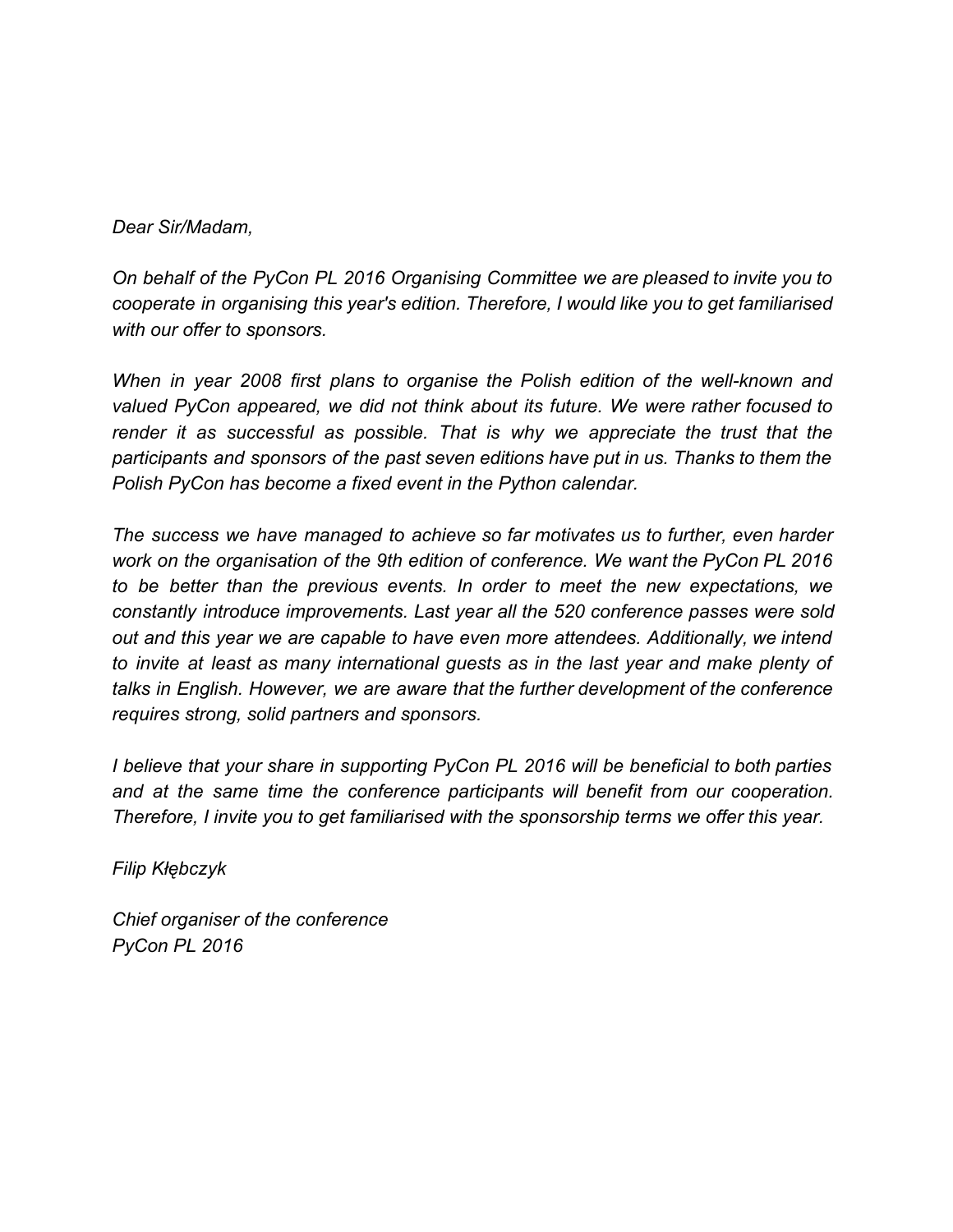# *Basic information about PyCon PL*

PyCon PL 2016 is the Polish edition of the well known and valued conference devoted to the Python language. It is organized by members of Polish Python community with cooperation of Polish Linux Users Group.

### **Time and venue**

PyCon PL 2016 will be held from 13<sup>th</sup> to 16<sup>th</sup> of October in central part of Poland (less than 1.5 hr drive from Warsaw), at Hotel Ossa Congress & SPA\*\*\*\* [\(http://www.hotelossa.pl/en/\)](http://www.hotelossa.pl/en/).

### **Objective and mission**

The objective of the conference is to raise the participants' qualifications, integration of the Python Programmers' Community in Poland, popularisation of new applications of the language as well as spreading good programming practices and exchange of experiences.

## **Target group**

The conference is addressed to all Python programmers. Thanks to the presentations on a wide range of topics, the conference being held mostly over weekend and reasonable fees PyCon PL opens its doors to both the experienced specialists and Python enthusiasts who just polish their skills (including students and other learners). This year we are expecting more than 600 participants.

## **Subject area**

The subject area embraces the widely understood programming and the use of Python. Starting from its day-to-day applications through frameworks for creating web applications and finishing with the use of Python for research purposes.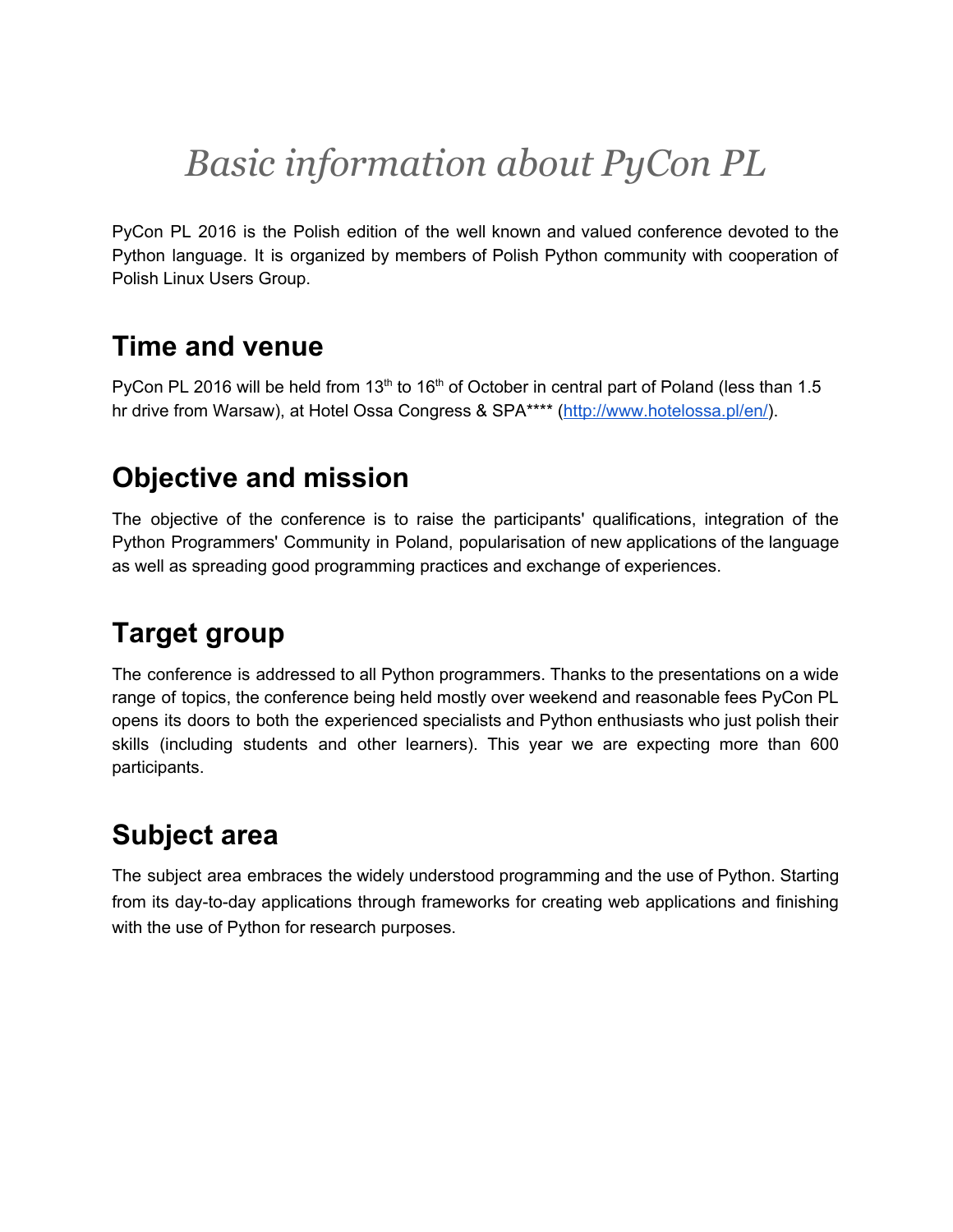# *Sponsorship levels*

### **PLATINUM SPONSOR**

- the title of PyCon PL 2016 Platinum Sponsor,
- locating the Sponsor's advertising stall in the sponsors stalls zone,
- placing the Sponsor's logo on each webpage of the conference website along with the link to the website indicated by the Sponsor as well as placing the logo in the "Sponsors" section of the conference website,
- the information about becoming a Sponsor in conference social media services,
- up to 5 min presentation of sponsor at opening of the conference,
- the possibility of giving a special 30 min. presentation by the Sponsor in order to recruit,
- the possibility of giving one 90 min. or two 45 min. presentations on technical subject-matters by the Sponsor,
- the possibility of conducting a survey among the conference participants,
- attaching gadgets and merchandising materials such as handbills, advertising leaflets, etc. to be included in the starter pack that the conference participants will receive upon the conference registration point at the hotel,
- placing the Sponsor's roll-up screen in the conference rooms and at registration,
- the information about the sponsorship of the main prize (as long as the Sponsor funds one),
- the information about the sponsorship of additional prizes (as long as the Sponsor funds ones),
- the possibility of screening up to 3 Sponsor's slides in the breaks between presentations,
- ability to send emails with job proposals or advertisements to PyCon PL participants who agree to receive them during registration,
- possibility of placing Sponsor's three job offers on the conference website,
- $\bullet$  fee free participation in the conference for five representatives of the Sponsor.<sup>1</sup>
- **● other bonuses (to be negotiated)**

#### **Net price:**

#### **3 600 EUR or 15 000 PLN (for last year sponsors)**

3 900 EUR or 16 000 PLN (for new sponsors)

5 000 EUR or 20 000 PLN (delayed payment)

**+ extra charge for other bonuses**

 $1$  5 standard tickets - incl. 1 x single room, 2 x twin room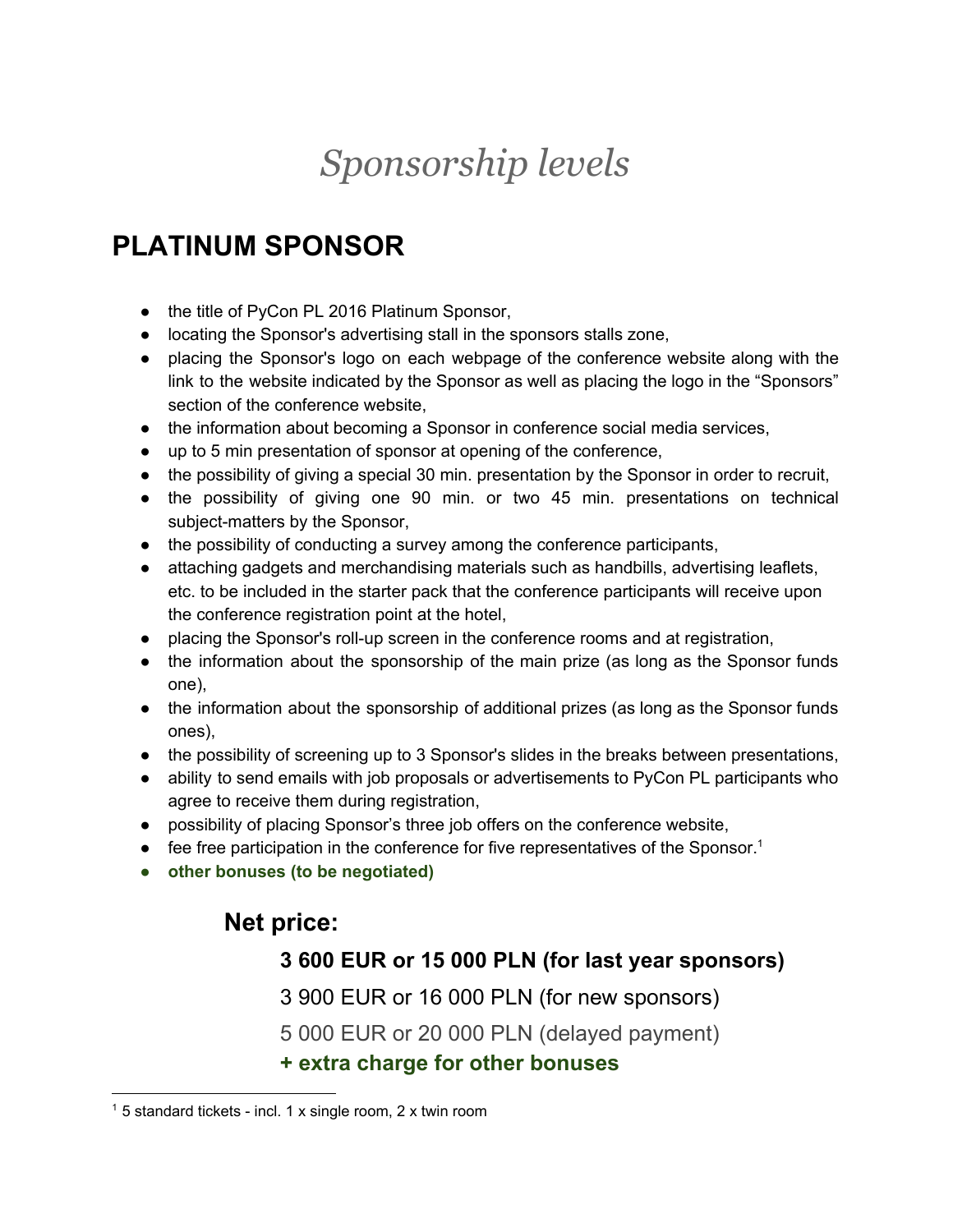## **GOLD SPONSOR**

- the title of PyCon PL 2016 Gold Sponsor,
- locating the Sponsor's advertising stall in the sponsors stalls zone,
- placing the Sponsor's logo on each webpage of the conference website along with the link to the internet website indicated by the Sponsor as well as placing the logo in the "Sponsors" section of the conference website,
- the information about becoming a Sponsor in conference social media services,
- the possibility of giving one 60 minute presentation on technical subject-matters by the Sponsor,
- the possibility of conducting a survey among the conference participants,
- attaching gadgets and merchandising materials such as handbills, advertising leaflets, etc. to be included in the starter pack that the conference participants will receive upon the conference registration point at the hotel,
- placing the Sponsor's roll-up screen in the conference rooms of the event,
- the information about the sponsorship of additional prizes (as long as the Sponsor funds ones),
- the possibility of screening up to 2 Sponsor's slides in the breaks between presentations,
- ability to send e-mails with job proposals or advertisements to PyCon PL participants who agree to receive them during registration,
- possibility of placing Sponsor's one job offer on the conference website,
- $\bullet$  fee free participation in the conference for three representatives of the Sponsor.<sup>2</sup>

#### **Net price:**

#### **2 200 EUR or 9 000 PLN (for last year sponsors)**

2 300 EUR or 9 500 PLN (for new sponsors)

2 800 EUR or 11 500 PLN (delayed payment)

<sup>&</sup>lt;sup>2</sup> 3 standard tickets - incl. 1 x single room, 1 x twin room (possibility to change to 1 x triple room)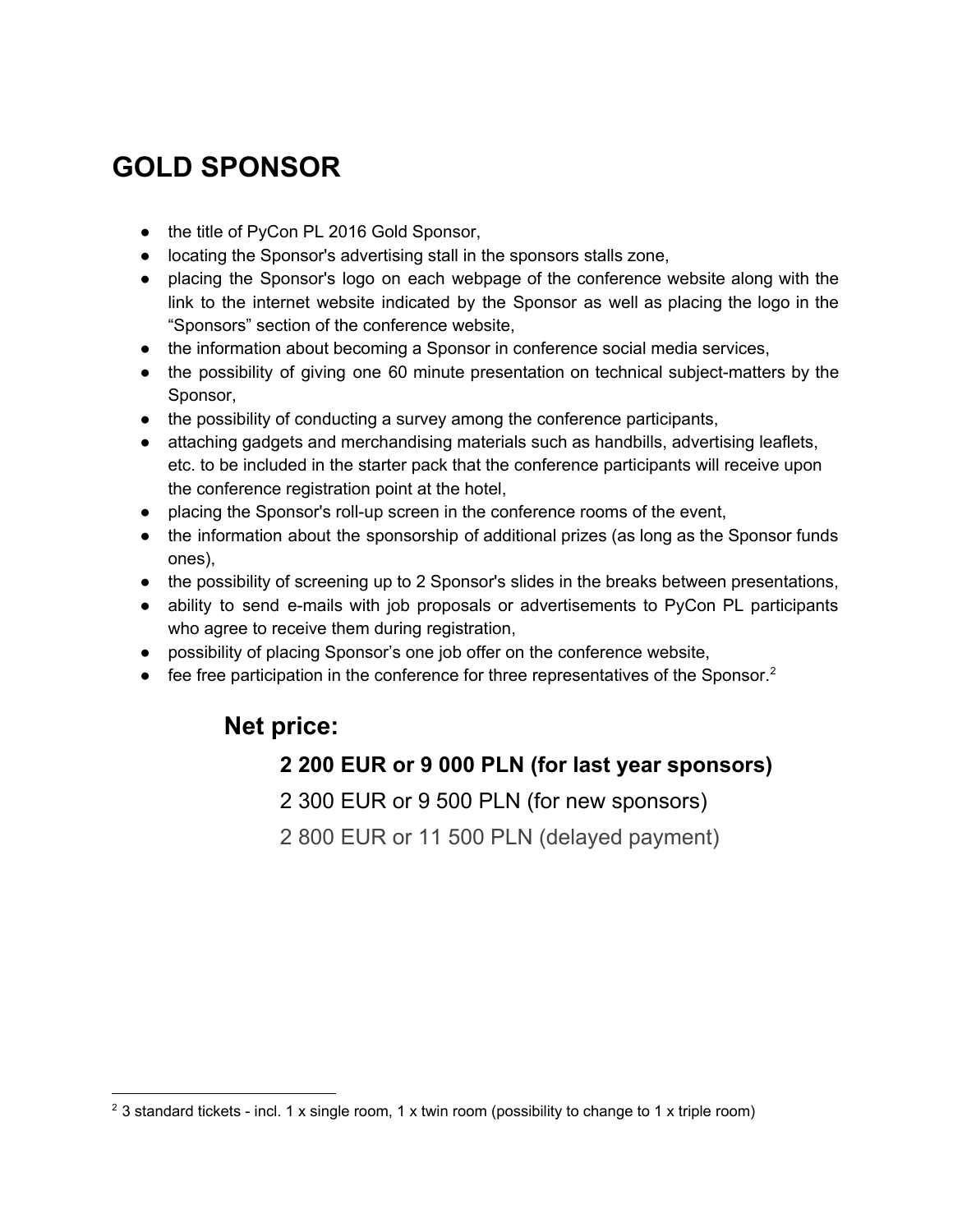## **SILVER SPONSOR**

- the title of PyCon PL 2016 Silver Sponsor,
- locating the Sponsor's advertising stall in the sponsors stalls zone,
- placing the Sponsor's logo in "Sponsors" section of conference website along with the link to the website indicated by the Sponsor,
- the information about becoming a Sponsor in conference social media services
- attaching gadgets and merchandising materials such as handbills, advertising leaflets, etc. to be included in the starter pack that the conference participants will receive upon the conference registration point at the hotel,
- placing two Sponsor's roll-up screens in the conference rooms of the event,
- the information about the sponsorship of additional prizes (as long as the Sponsor funds ones),
- the possibility of screening up to 1 Sponsor's slide in the breaks between presentations,
- $\bullet$  fee free participation in the conference for two representative of the Sponsor.<sup>3</sup>

### **Net price:**

#### **1 100 EUR or 4 500 PLN (for last year sponsors)**

1 200 EUR or 5 000 PLN (for new sponsors)

1 700 EUR or 7 000 PLN (delayed payment)

 $3$  2 standard tickets - incl. 1 x twin room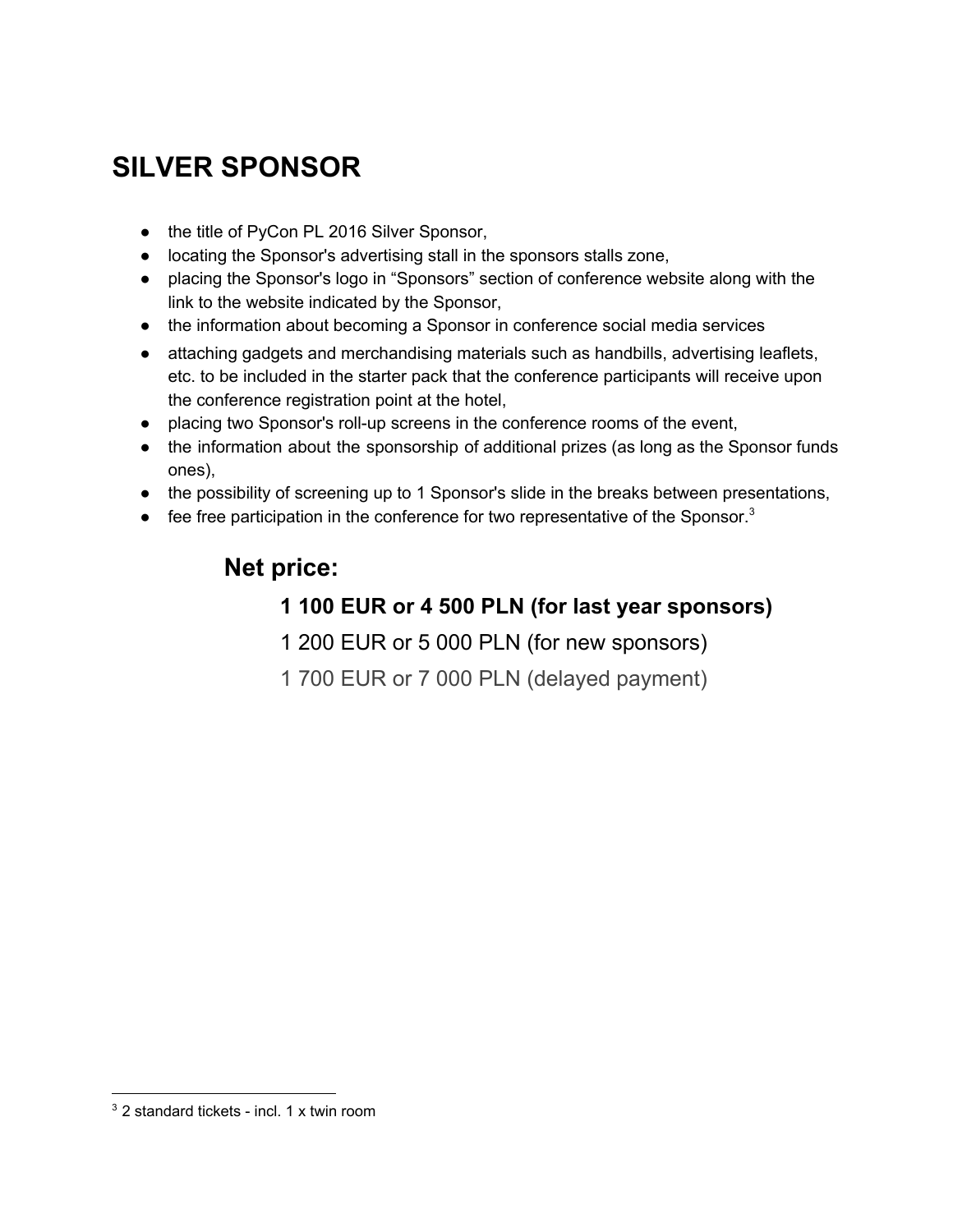# **BRONZE SPONSOR**

- the title of PyCon PL 2016 Bronze Sponsor,
- placing the Sponsor's logo in "Sponsors" section of conference website along with the link to the website indicated by the Sponsor,
- attaching gadgets and merchandising materials such as handbills, advertising leaflets, etc. to be included in the starter pack that the conference participants will receive upon the conference registration point at the hotel,
- placing the Sponsor's roll-up screen in the main conference hall of the event,
- the information about the sponsorship of additional Sponsors prizes (as long as the Sponsor funds ones).

## **Net price: 450 EUR or 1 750 PLN (for last year sponsors)** 475 EUR or 2 000 PLN (for new sponsors)

## **GRAPHITE SPONSOR**

- the title of PyCon PL 2016 Graphite Sponsor,
- placing the Sponsor's logo in "Sponsors" section of conference website along with the link to the website indicated by the Sponsor,
- attaching gadgets and merchandising materials such as handbills, advertising leaflets, etc. to be included in the starter pack that the conference participants will receive upon the conference registration point at the hotel,

#### **Material support (negotiable)**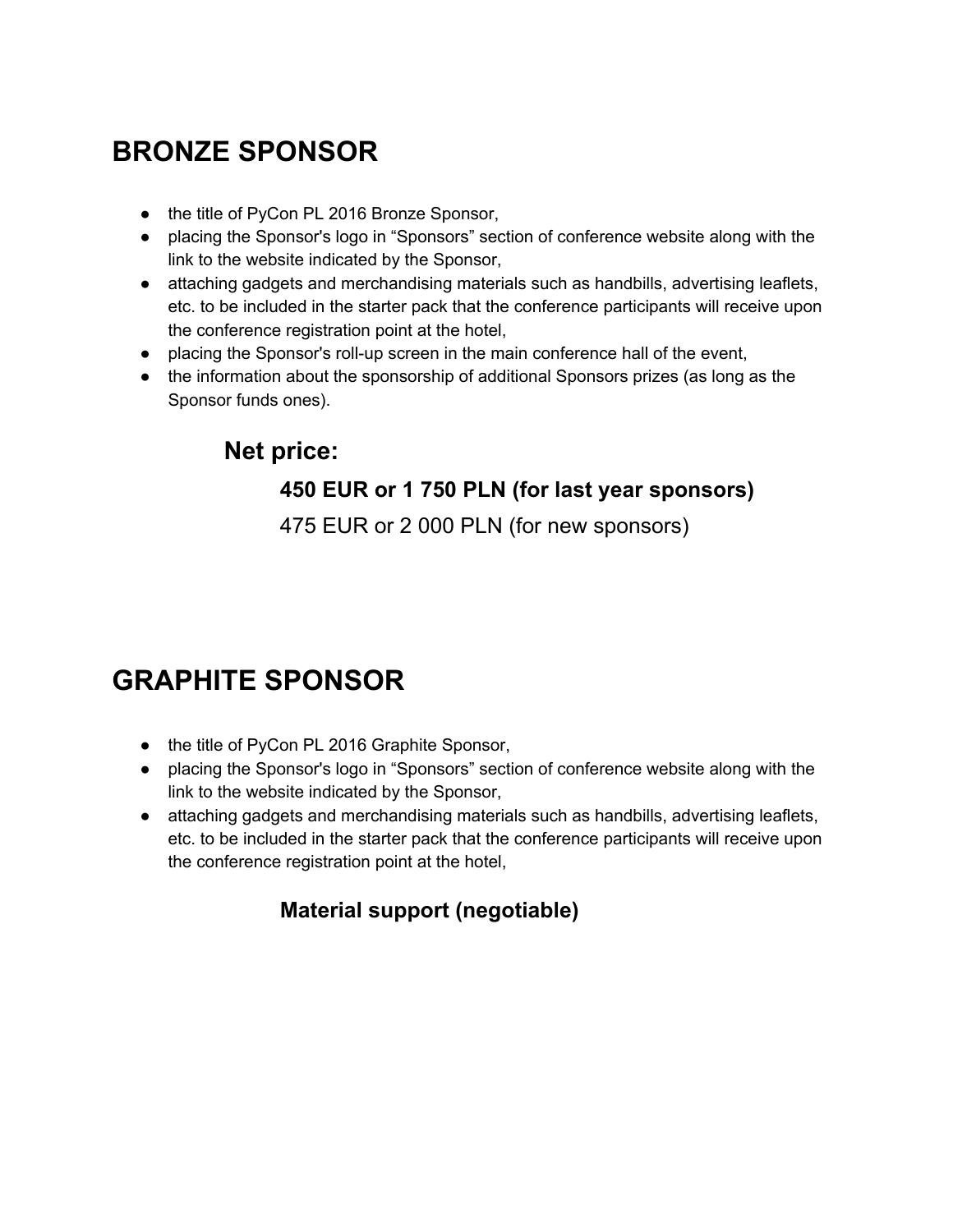# *Special sponsorship options*

## **COFFEE BREAK SPONSOR**

● Sponsor's logotype branding in the space where coffee break will be served (during the time of one coffee break). Coffee break is available to all PyCon PL participants.

> **Net price: 2 500 EUR or 10 000 PLN**

### **BUS TRANSFER SPONSOR**

- Sponsor's logotype in information about transfer (for attendees and invited guests) from Warsaw to Hotel Ossa and back
- **● Unique package only for one sponsor**

**Net price:**

### **1 750 EUR or 7 000 PLN**

### **FINANCIAL AID SPONSOR**

● Sponsor's logotype in Financial Aid request form

**Net price:**

**1 250 EUR or 5 000 PLN**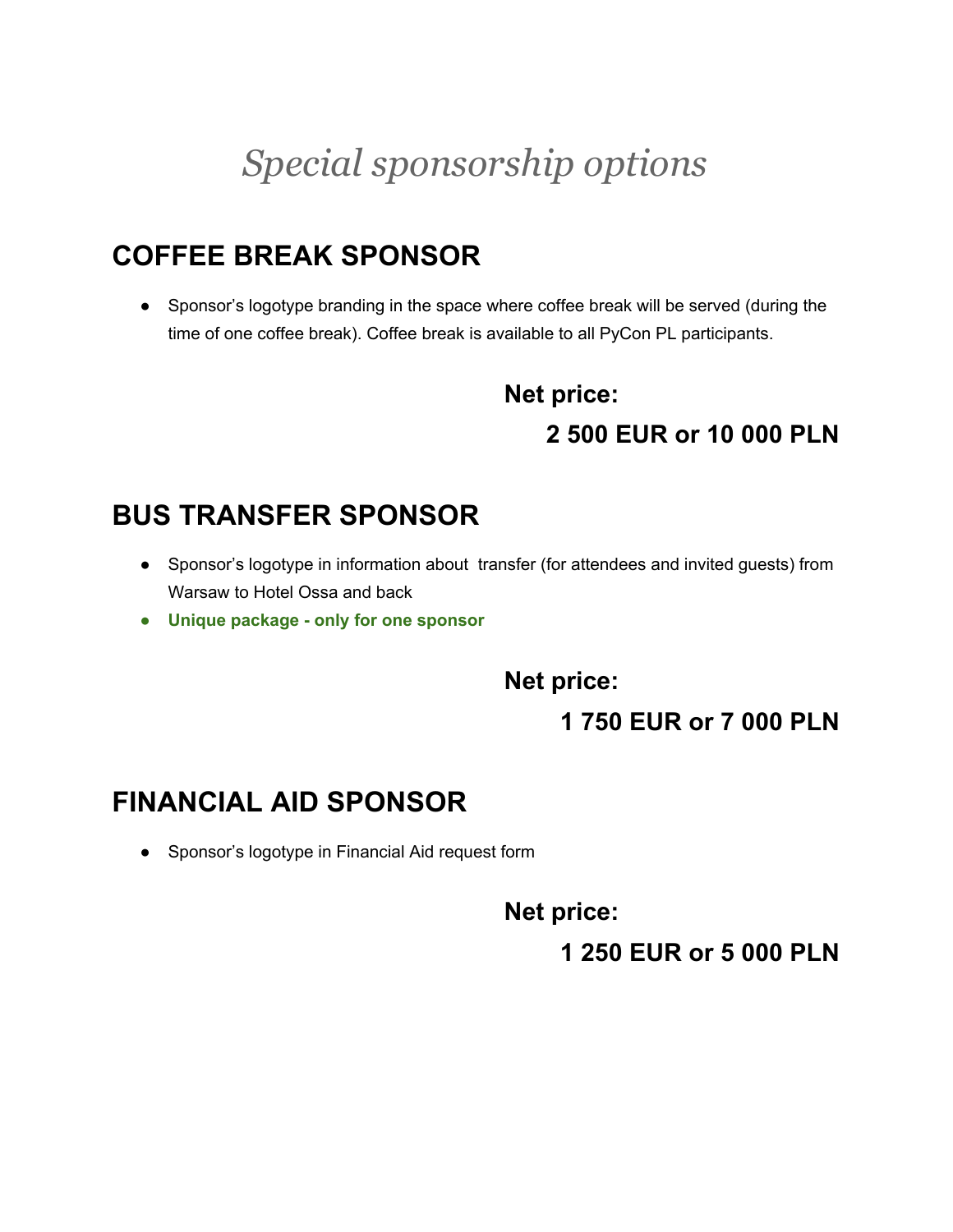## **RETRO ZONE SPONSOR**

- Sponsor's logotype near retrozone stations
- **● Unique package only for one sponsor**

#### **Net price:**

#### **750 EUR or 3 000 PLN**

### **BEVERAGES SPONSOR**

- Sponsor's logotype branding at rollbar serving beverages in board games zone (only for time of serving beverages that sponsor funded)
- One drink per attendee for 240 of the attendees (beer, two types of juice, three types of popular soft drinks)
- **● Possibility of buying this offer multiple times**

**Net price:**

**500 EUR or 2 000 PLN**